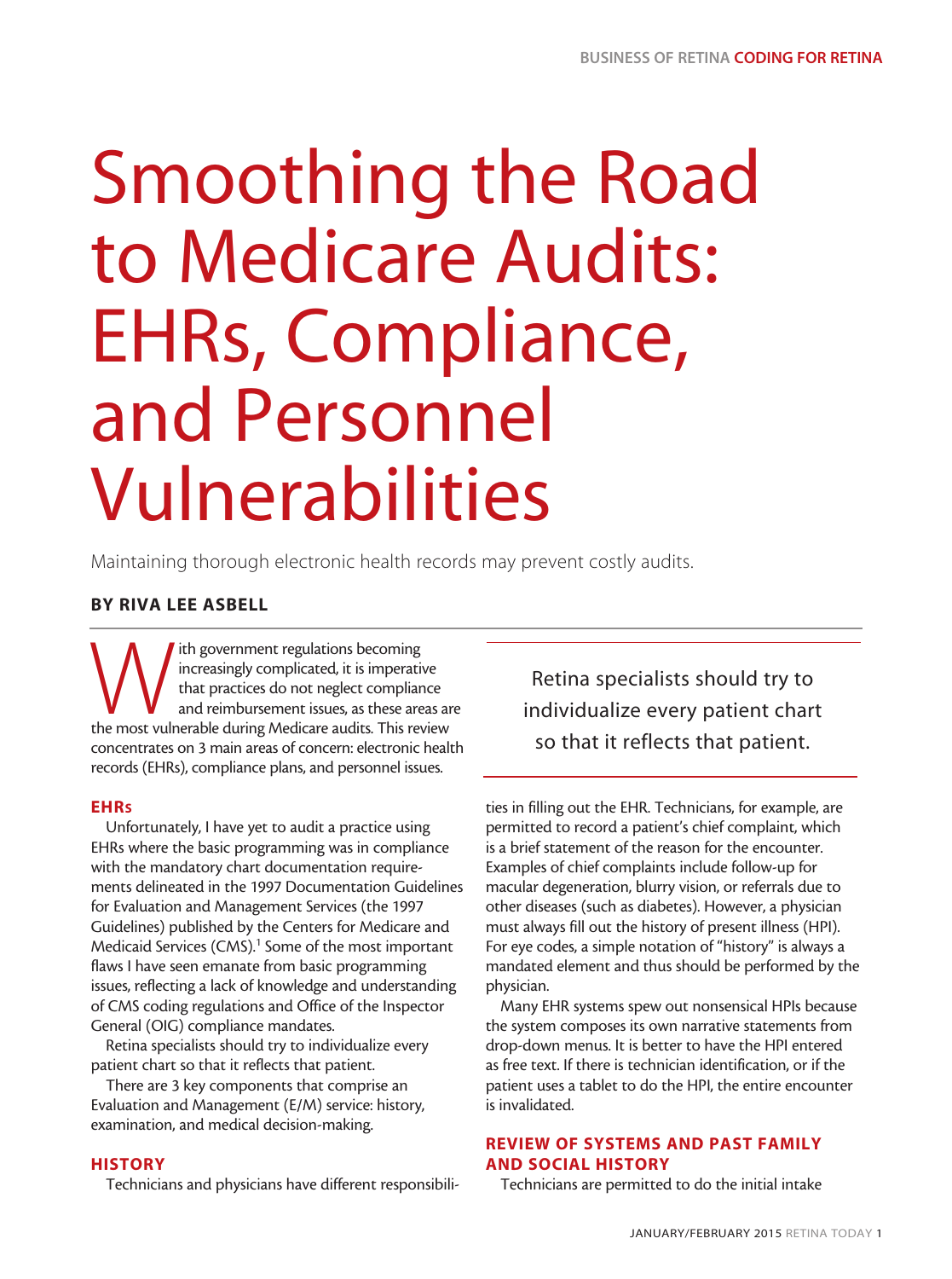| <b>PROSPECTIVE VS. RETROSPECTIVE AUDITS</b> |                                                                                                                      |                                                                                                                                            |
|---------------------------------------------|----------------------------------------------------------------------------------------------------------------------|--------------------------------------------------------------------------------------------------------------------------------------------|
|                                             | <b>Prospective Audits</b>                                                                                            | <b>Retrospective Audits</b>                                                                                                                |
| Time Frame                                  | Performed before claims are submitted<br>for payment.                                                                | Performed after claims were paid.                                                                                                          |
| <b>Risk</b>                                 | Lessens exposure for qui tam (whistle-<br>blowing) lawsuits because claims are<br>submitted as coded by the auditor. | Increases exposure to qui tam lawsuits<br>because staff is aware of errors.                                                                |
| Advantages/Disadvantages                    | Many attorneys prefer prospective<br>audits in order to avoid expensive<br>mandated paybacks.                        | Millions of dollars can be identified<br>as needing payback, even in a small<br>practice, when errors as discussed in the<br>review exist. |

on the review of systems (ROS) and past family and social history (PFSH). However, a physician must review these entries and make a notation that they have been reviewed. Initials or signature alone do not count. I have yet to see an update template or notation mechanism incorporated into any EHR system. The ROS, for coding purposes, inventories organ systems for past and present problems, very different from what physicians are taught in medical school.

EHR systems notoriously carry forward prior data that is not updated. I have yet to encounter an update notation, which would be mandatory, if history is being used as one of the elements for coding. The 1997 Guidelines mandate "when coding for established patients and using history as one of the key components, that an update notation be present."

I recommend developing a template for updating the ROS/PFSH wherein the updating person simply fills in the date or any updates. For example: "ROS/PFSH reviewed. No changes since \_\_\_" or "the following changes are noted: ."

The ROS/PFSH is not being filled out properly in almost all EHR systems. The 1997 Guidelines specify that "A complete ROS inquires about the system(s) directly related to the problem(s) identified in the HPI plus all additional body system(s)." If an organ system is positive, then the medical problems involving that system must be described. The OIG considers a statement such as "10+ systems were reviewed, all others noncontributory" insufficient. After auditing 15 or 20 charts with a repeated notation, an auditor would wonder if patients were even asked any questions.

The physician has to notate in the chart documen-

tation that the ROS/PFSH were reviewed and make changes and/or additions when applicable. Without that notation, the ROS/PFSH is not counted as having been performed, and the code level is severely reduced.

Any functions on the EHR system that create prepopulated charts and/or default negatives for ROS/PFSH should be turned off.

The patient's current medications, considered part of the past history, should be listed with dosages and strengths. The medications should coordinate with the disease entities in the ROS. In other words, for inventorying the endocrine system, a patient reporting use of a drug for diabetes should not be described as "negative" in the ROS.

## EXAMINATION

The chart documentation for describing "mood and affect" and "oriented to time, place, and person" should be placed at the end of the documentation of examination so it is clear that these elements were performed by a physician. Any element to be counted toward the level of the examination must be performed by the physician.

The same type of chart documentation required for ROS/PFSH is required for each of the 14 examination elements. Each element must be individually noted as normal or abnormal, and, if it is abnormal, the specific abnormalities must be described. A review of the section on "Single Organ System Examination for Ophthalmology" in the 1997 Guidelines can point you toward useful and reliable nomenclature.

No examination elements performed by technicians can be counted toward the level of the visit. This applies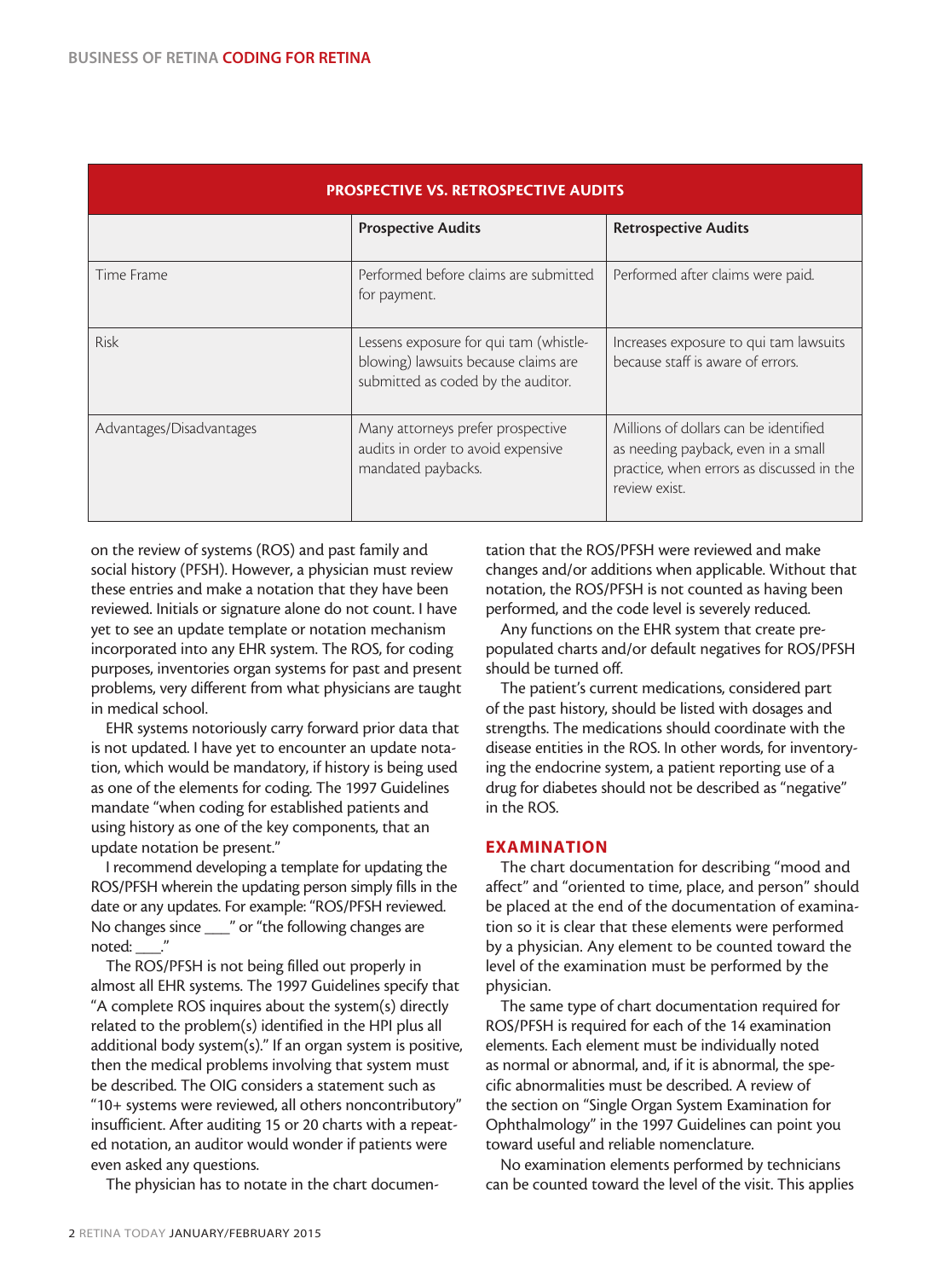to both eye codes and E/M codes. Technician identification should be removed from the chart. Auditors consider any elements located above the technician's signature as performed by someone other than the physician; thus, these elements of the examination cannot be counted toward the level of coding, resulting in overcoding. The EHR only calculates how many elements were performed, not by whom, resulting in overcoding of encounters.

#### MEDICAL DECISION-MAKING

With the implementation of ICD-10 due on October 1, 2015, the most important parts of the chart documentation for determining medical decision-making are the order in which the diagnoses are listed and the specificity and laterality of each diagnosis. Many insurers will use the first diagnosis as the driving diagnosis for claim payment. The first diagnosis listed should reflect the purpose of the visit for that day. Inevitably, the EHR will list many diagnoses, many of which will not be viable for the retina physician to use for coding that particular encounter when they are not the ones following that problem.

#### AUTOMATIC CODING OF CHARTS

The results of automatic coding are rarely satisfactory or accurate. The EHR program determines only that a space has been filled out, not whether it was filled out accurately or whether there was medical necessity for the service. Thus, EHR programs tend to overcredit the final result. Automatic coding, combined with improper chart documentation, inevitably leads to refunding monies to CMS during audits.

#### DIAGNOSTIC TESTS

Medicare has several requirements regarding diagnostic tests. An order for each test and a corresponding physician signature must be included. Also required is an interpretation and report containing a diagnosis, comparative data, and clinical management details. Medicare requires additional separate documentation because physicians are paid separately for these tests. Thus, documentation detailing diagnosis, comparative data, and clinical management details must be located in an area distinct from the examination portion of an EHR and must be clearly labeled "Interpretation and Report." The information placed here may repeat information provided in other areas of the chart. I have seen only 1 EHR-generated report that addresses the aforementioned requirements.

There are payment and compliance problems caused by not having a separate interpretation/report for every billed test or cloning of extended ophthalmoscopy records wherein the same sketch is used for subsequent

 Automatic coding, combined with improper chart documentation, inevitably leads to refunding monies to CMS during audits.

encounters. A Medicare Administrative Contractor (MAC) considers extended ophthalmoscopy chart documentation as being insufficient if it does not follow the 3 interpretation/report guidelines as noted above.

#### COMPLIANCE PLANS

The Compliance Program for Individual and Small Group Physician Practices, issued by the OIG in 2002, is still in effect.<sup>2</sup> This voluntary compliance plan suggests that plans should contain 7 components, although all 7 components are not mandatory. Health care attorneys will inform you that if you have a compliance plan, do not follow it, and are audited, the resulting penalties will be worse than if you had no plan in place at all. A compliance plan may give physicians a false sense of security. It is important when drafting your compliance plan to keep it simple. It is always possible to modify it.

"Conducting internal monitoring and auditing" is the first component listed in the OIG document. The subject raises a serious query: If the national societies do not offer comprehensive training in the E/M codes and eye codes (which is the current situation), how qualified are internal auditors going to be? The MAC that services your state is an excellent source of information. It is wise to appoint someone to sign up for their e-mail alerts so that the practice can keep up with local coverage determinations and other guidelines and attend informative webinars and training.

An external audit performed by a disinterested third party is a useful way to ensure compliance. If you use a third party consultant, the consultant should be ophthalmology-specific. Internal auditors may be overprotective of the practice and thus not totally unbiased in their findings, whereas an external auditor should be immune to conflicts of interest.

Prospective external audits are performed before claims are submitted for payment, whereas retrospective external audits are performed after payment submission. Each type of external audit carries it own risks and rewards (Table). The advantage of a retrospective audit is that it is less burdensome to the practice, in that there is no wait to submit claims for payment. However, monies paid for charts that are determined